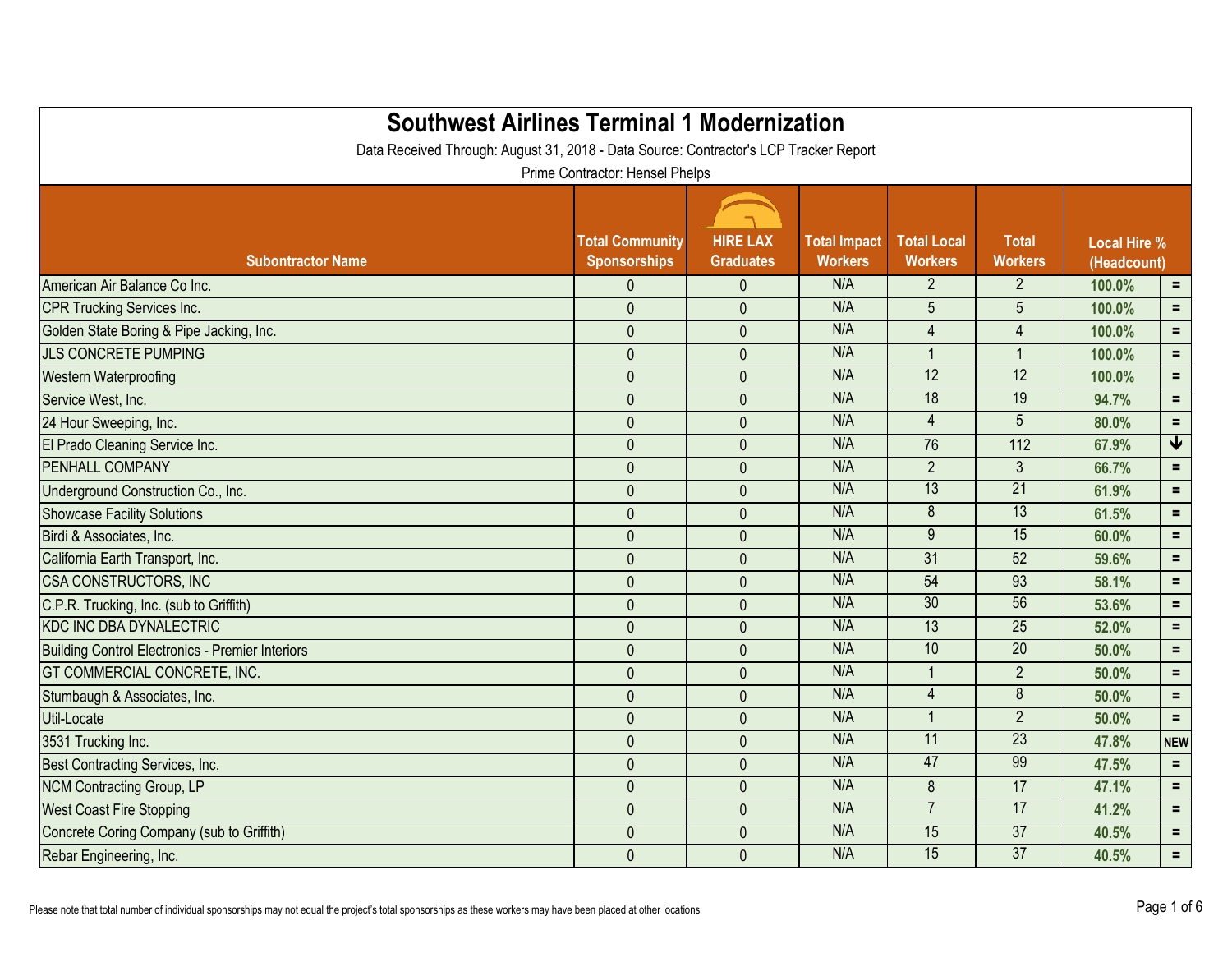| <b>Southwest Airlines Terminal 1 Modernization</b><br>Data Received Through: August 31, 2018 - Data Source: Contractor's LCP Tracker Report |                                               |                                     |                                       |                                      |                                |       |                                    |  |
|---------------------------------------------------------------------------------------------------------------------------------------------|-----------------------------------------------|-------------------------------------|---------------------------------------|--------------------------------------|--------------------------------|-------|------------------------------------|--|
|                                                                                                                                             | Prime Contractor: Hensel Phelps               |                                     |                                       |                                      |                                |       |                                    |  |
| <b>Subontractor Name</b>                                                                                                                    | <b>Total Community</b><br><b>Sponsorships</b> | <b>HIRE LAX</b><br><b>Graduates</b> | <b>Total Impact</b><br><b>Workers</b> | <b>Total Local</b><br><b>Workers</b> | <b>Total</b><br><b>Workers</b> |       | <b>Local Hire %</b><br>(Headcount) |  |
| <b>LVI FACILITY SERVICES</b>                                                                                                                | $\mathbf{0}$                                  | $\mathbf{0}$                        | N/A                                   | 15                                   | 39                             | 38.5% | $\equiv$                           |  |
| J. COLAVIN & SON, INC.                                                                                                                      | $\mathbf{0}$                                  | $\mathbf{0}$                        | N/A                                   | 21                                   | 55                             | 38.2% | $\equiv$                           |  |
| <b>MURRAY COMPANY</b>                                                                                                                       | $\mathbf{0}$                                  | $\mathbf{0}$                        | N/A                                   | 41                                   | 108                            | 38.0% | $\equiv$                           |  |
| <b>JLS Pumping</b>                                                                                                                          | $\pmb{0}$                                     | $\mathbf{0}$                        | N/A                                   | $\mathfrak{Z}$                       | 8                              | 37.5% | $\equiv$                           |  |
| Substructure Support, Inc.                                                                                                                  | $\mathbf 0$                                   | $\mathbf{0}$                        | N/A                                   | $\overline{3}$                       | $\overline{8}$                 | 37.5% | $\equiv$                           |  |
| <b>DIRECT A/V</b>                                                                                                                           | $\mathbf{0}$                                  | $\mathbf{0}$                        | N/A                                   | 11                                   | 30                             | 36.7% | $\equiv$                           |  |
| PRO STEEL ERECTORS, INC.                                                                                                                    | $\mathbf{0}$                                  | $\mathbf{0}$                        | N/A                                   | 35                                   | 98                             | 35.7% | $\equiv$                           |  |
| <b>Quality Production Services</b>                                                                                                          | $\mathbf 0$                                   | $\mathbf{0}$                        | N/A                                   | 5                                    | 14                             | 35.7% | $\equiv$                           |  |
| <b>Wilson &amp; Hampton Painting Contractors</b>                                                                                            | $\mathbf{0}$                                  | $\mathbf{0}$                        | N/A                                   | 12                                   | 35                             | 34.3% | $\equiv$                           |  |
| <b>DUGGAN &amp; ASSOCIATES, INC.</b>                                                                                                        | $\pmb{0}$                                     | $\mathbf{0}$                        | N/A                                   |                                      | 3                              | 33.3% | $\equiv$                           |  |
| FRANK S. SMITH MASONRY, INC.                                                                                                                | $\mathbf{0}$                                  | $\mathbf{0}$                        | N/A                                   | 8                                    | 24                             | 33.3% | $=$                                |  |
| <b>GLORE &amp; ASSOCIATES, INC.</b>                                                                                                         | $\mathbf{0}$                                  | $\mathbf{0}$                        | N/A                                   |                                      | 3                              | 33.3% | $\equiv$                           |  |
| <b>LIMBACH COMPANY LP</b>                                                                                                                   | $\pmb{0}$                                     | $\mathbf{0}$                        | N/A                                   | 9                                    | 27                             | 33.3% | $\equiv$                           |  |
| MORROW MEADOWS CORP (ELECTRICAL & LOW VOLTAGE)                                                                                              | $\mathbf{0}$                                  | $\mathbf{0}$                        | N/A                                   | 108                                  | 324                            | 33.3% | ↑                                  |  |
| PREMIER INTERIOR DEVELOPMENT, INC.                                                                                                          | $\mathbf 0$                                   | $\mathbf{0}$                        | N/A                                   |                                      | 12                             | 33.3% | $\equiv$                           |  |
| <b>GGG DEMOLITION, INC.</b>                                                                                                                 | $\mathbf 0$                                   | $\mathbf{0}$                        | N/A                                   | 51                                   | 156                            | 32.7% | $\equiv$                           |  |
| PERFORMANCE CONTRACTING, INC. - 0900110                                                                                                     | $\mathbf{0}$                                  | $\mathbf{0}$                        | N/A                                   | 73                                   | 229                            | 31.9% | 个                                  |  |
| Signature Flooring, Inc.                                                                                                                    | $\pmb{0}$                                     | $\mathbf{0}$                        | N/A                                   |                                      | $\overline{22}$                | 31.8% | $\equiv$                           |  |
| <b>Weiss Sheet Metal Company</b>                                                                                                            | $\mathbf 0$                                   | $\mathbf{0}$                        | N/A                                   | 5                                    | 16                             | 31.3% | $=$                                |  |
| MORROW-MEADOWS CORP - PREMIER INTERIORS                                                                                                     | $\mathbf{0}$                                  | $\mathbf{0}$                        | N/A                                   | 4                                    | 13                             | 30.8% | $\equiv$                           |  |
| Twining, Inc.                                                                                                                               | $\mathbf 0$                                   | $\mathbf{0}$                        | N/A                                   | 8                                    | $\overline{26}$                | 30.8% | $=$                                |  |
| Safway Services, LLC                                                                                                                        | 0                                             | $\mathbf{0}$                        | N/A                                   | 18                                   | 59                             | 30.5% | Ξ.                                 |  |
| Architectural Design & Signs, Inc.                                                                                                          | $\mathbf{0}$                                  | $\mathbf{0}$                        | N/A                                   | $\overline{6}$                       | 20                             | 30.0% | $\blacklozenge$                    |  |
| COSCO FIRE PROTECTION (T1)                                                                                                                  | $\mathbf 0$                                   | $\pmb{0}$                           | N/A                                   | 12                                   | 41                             | 29.3% | Ξ.                                 |  |
| <b>NEVELL GROUP INC</b>                                                                                                                     | $\pmb{0}$                                     | $\mathbf{0}$                        | N/A                                   | 31                                   | 106                            | 29.2% | $\equiv$                           |  |
| ISEC, INC.                                                                                                                                  | $\mathbf 0$                                   | $\pmb{0}$                           | N/A                                   | 19                                   | 65                             | 29.2% | Ξ.                                 |  |
| <b>GRIFFITH COMPANY</b>                                                                                                                     | $\pmb{0}$                                     | $\overline{0}$                      | N/A                                   | 90                                   | 310                            | 29.0% | $\equiv$ .                         |  |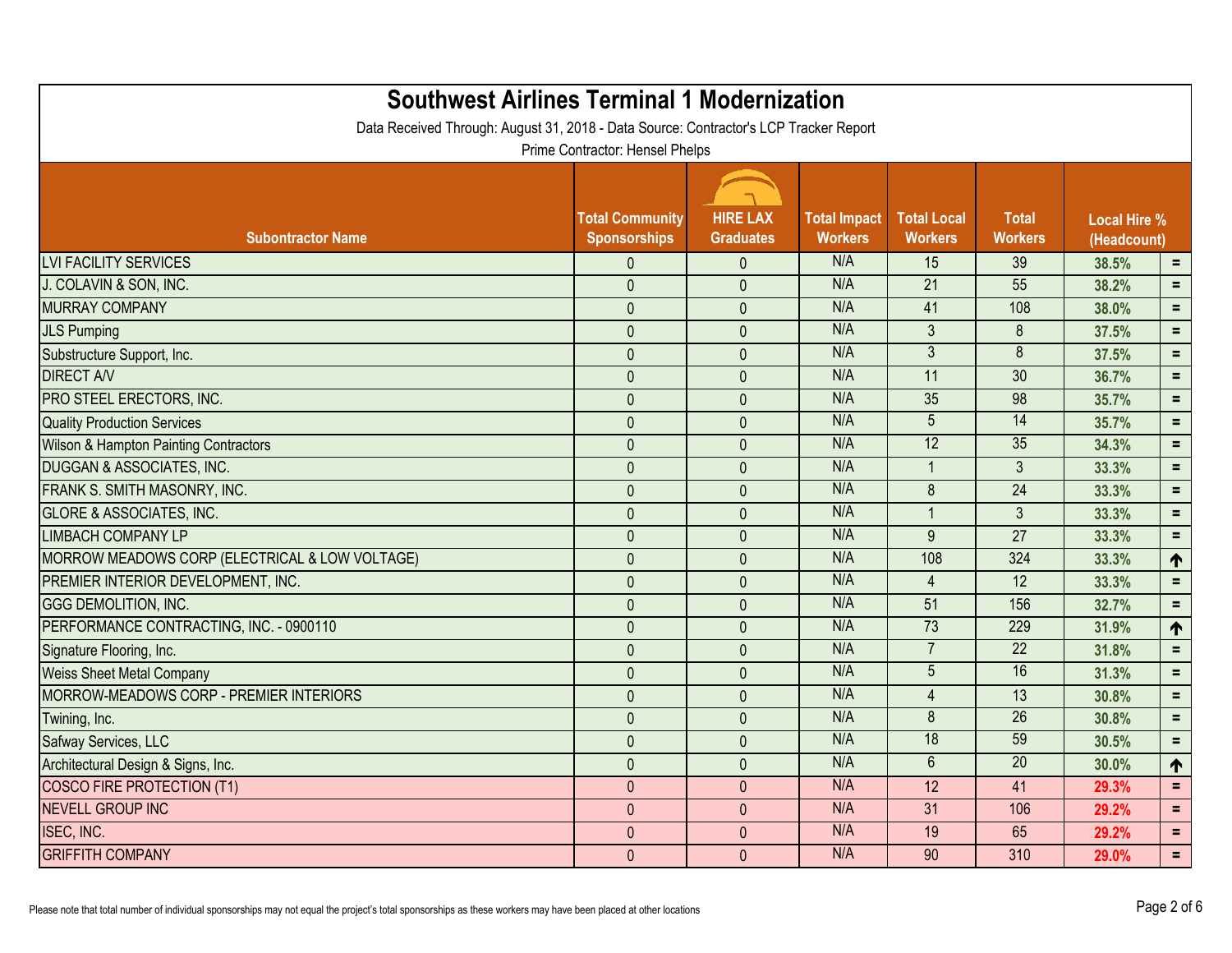| <b>Southwest Airlines Terminal 1 Modernization</b><br>Data Received Through: August 31, 2018 - Data Source: Contractor's LCP Tracker Report |                                               |                                     |                                       |                                      |                                |                                    |          |  |
|---------------------------------------------------------------------------------------------------------------------------------------------|-----------------------------------------------|-------------------------------------|---------------------------------------|--------------------------------------|--------------------------------|------------------------------------|----------|--|
|                                                                                                                                             | Prime Contractor: Hensel Phelps               |                                     |                                       |                                      |                                |                                    |          |  |
| <b>Subontractor Name</b>                                                                                                                    | <b>Total Community</b><br><b>Sponsorships</b> | <b>HIRE LAX</b><br><b>Graduates</b> | <b>Total Impact</b><br><b>Workers</b> | <b>Total Local</b><br><b>Workers</b> | <b>Total</b><br><b>Workers</b> | <b>Local Hire %</b><br>(Headcount) |          |  |
| JOHNSON & TURNER PAINTING CO., INC.                                                                                                         | $\theta$                                      | $\theta$                            | N/A                                   | 11                                   | 38                             | 28.9%                              | $=$      |  |
| Centerline Concrete Cutting                                                                                                                 | $\mathbf{0}$                                  | $\mathbf{0}$                        | N/A                                   | 2 <sup>1</sup>                       | $\overline{7}$                 | 28.6%                              | $\equiv$ |  |
| <b>Coast Building Products</b>                                                                                                              | $\pmb{0}$                                     | $\mathbf{0}$                        | N/A                                   | $\overline{4}$                       | 14                             | 28.6%                              | $\equiv$ |  |
| <b>HENSEL PHELPS CONSTRUCTION CO</b>                                                                                                        | $\mathbf{0}$                                  | $\mathbf{0}$                        | N/A                                   | 20                                   | 70                             | 28.6%                              | ↑        |  |
| KARCHER INSULATION, INC.                                                                                                                    | $\mathbf{0}$                                  | $\mathbf{0}$                        | N/A                                   | $\overline{4}$                       | 14                             | 28.6%                              | $\equiv$ |  |
| NOR CAL PIPELINE SERVICES, INC                                                                                                              | $\pmb{0}$                                     | $\mathbf{0}$                        | N/A                                   | 8                                    | 29                             | 27.6%                              | $=$      |  |
| Safway Services, LLC (Sub to CMI)                                                                                                           | $\pmb{0}$                                     | $\mathbf{0}$                        | N/A                                   | 10                                   | $\overline{37}$                | 27.0%                              | $\equiv$ |  |
| HARWOOD CONSTRUCTION, INC.                                                                                                                  | $\mathbf{0}$                                  | $\mathbf{0}$                        | N/A                                   | $\overline{4}$                       | 15                             | 26.7%                              | $=$      |  |
| Wood Group Field Services, Inc.                                                                                                             | $\pmb{0}$                                     | $\mathbf{0}$                        | N/A                                   | $\overline{4}$                       | 15                             | 26.7%                              | $=$      |  |
| Air Balance Co, Inc.                                                                                                                        | $\pmb{0}$                                     | $\mathbf{0}$                        | N/A                                   | 3 <sup>5</sup>                       | 12                             | 25.0%                              | $\equiv$ |  |
| C.A. Buchen Corp                                                                                                                            | $\pmb{0}$                                     | $\mathbf{0}$                        | N/A                                   | 2 <sup>1</sup>                       | 8                              | 25.0%                              | $\equiv$ |  |
| COSCO FIRE PROTECTION, INC.                                                                                                                 | $\mathbf{0}$                                  | $\mathbf{0}$                        | N/A                                   | $\overline{2}$                       | 8                              | 25.0%                              | $=$      |  |
| KARCHER INSULATION, INC. #2                                                                                                                 | $\pmb{0}$                                     | $\mathbf{0}$                        | N/A                                   | $\mathfrak{Z}$                       | 12                             | 25.0%                              | $\equiv$ |  |
| Brand Scaffold Services Inc.                                                                                                                | $\mathbf{0}$                                  | $\mathbf{0}$                        | N/A                                   | 5 <sup>5</sup>                       | $\overline{21}$                | 23.8%                              | $=$      |  |
| Schindler Elevator Corporation                                                                                                              | $\pmb{0}$                                     | $\mathbf{0}$                        | N/A                                   | $\overline{4}$                       | 17                             | 23.5%                              | ↑        |  |
| <b>Washington Iron Work</b>                                                                                                                 | $\pmb{0}$                                     | $\mathbf{0}$                        | N/A                                   | 17                                   | 73                             | 23.3%                              | $=$      |  |
| MORROW-MEADOWS CORPORATION                                                                                                                  | $\mathbf{0}$                                  | $\mathbf{0}$                        | N/A                                   | 10                                   | 43                             | 23.3%                              | $\equiv$ |  |
| LETNER ROOFING CO.                                                                                                                          | $\mathbf{0}$                                  | $\mathbf{0}$                        | N/A                                   | 14                                   | 61                             | 23.0%                              | $\equiv$ |  |
| <b>Building Control Electronics</b>                                                                                                         | $\pmb{0}$                                     | $\mathbf{0}$                        | N/A                                   | $\overline{2}$                       | 9                              | 22.2%                              | $\equiv$ |  |
| <b>INFINITY DRYWALL CONTRACTING, INC.</b>                                                                                                   | $\mathbf{0}$                                  | $\mathbf{0}$                        | N/A                                   | $\overline{2}$                       | 9                              | 22.2%                              | $=$      |  |
| <b>Malcolm Drilling Company</b>                                                                                                             | $\mathbf{0}$                                  | $\mathbf{0}$                        | N/A                                   | $\overline{2}$                       | 9                              | 22.2%                              | $=$      |  |
| Sequoia Consultants                                                                                                                         | $\pmb{0}$                                     | $\pmb{0}$                           | N/A                                   | 11                                   | 50                             | 22.0%                              | T        |  |
| CRITCHFIELD MECHANICAL, INC. OF SOUTHERN CALIFORNIA                                                                                         | $\theta$                                      | $\mathbf{0}$                        | N/A                                   | 29                                   | 132                            | 22.0%                              | $\equiv$ |  |
| <b>CORRADINI CORP.</b>                                                                                                                      | $\pmb{0}$                                     | $\mathbf{0}$                        | N/A                                   | 20                                   | 94                             | 21.3%                              | Ξ.       |  |
| Penhall Company (Sub to Griffith Company)                                                                                                   | $\pmb{0}$                                     | $\mathbf{0}$                        | N/A                                   | $\overline{4}$                       | 19                             | 21.1%                              | $\equiv$ |  |
| <b>Brady Company/Los Angeles</b>                                                                                                            | $\pmb{0}$                                     | $\pmb{0}$                           | N/A                                   | $\overline{4}$                       | 20                             | 20.0%                              | $\equiv$ |  |
| CONTINENTAL MARBLE & TILE COMPANY                                                                                                           | $\pmb{0}$                                     | $\pmb{0}$                           | N/A                                   |                                      | $5\phantom{.0}$                | 20.0%                              | $\equiv$ |  |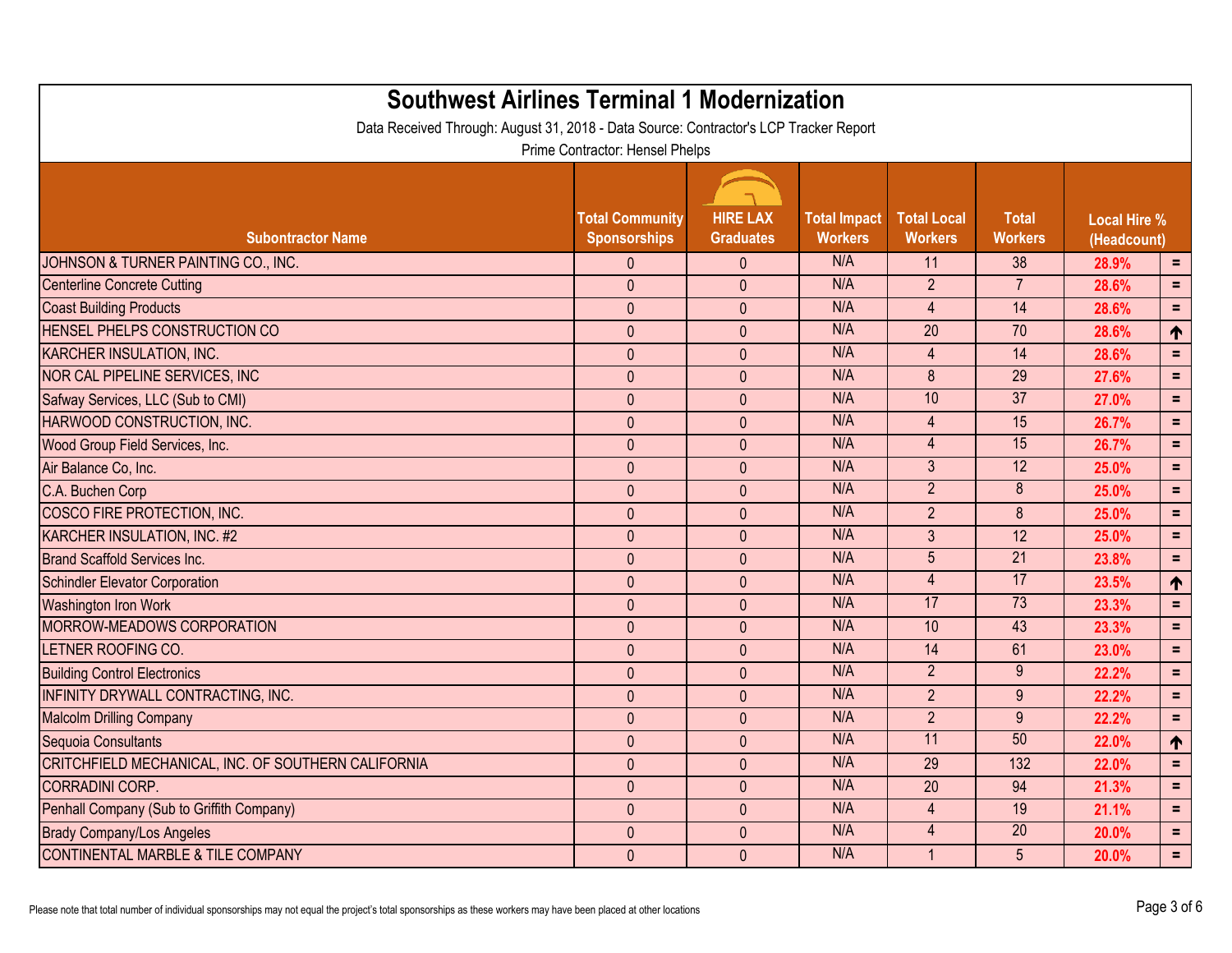| <b>Southwest Airlines Terminal 1 Modernization</b><br>Data Received Through: August 31, 2018 - Data Source: Contractor's LCP Tracker Report |                                               |                                     |                                       |                                      |                                |                                    |                 |
|---------------------------------------------------------------------------------------------------------------------------------------------|-----------------------------------------------|-------------------------------------|---------------------------------------|--------------------------------------|--------------------------------|------------------------------------|-----------------|
|                                                                                                                                             | Prime Contractor: Hensel Phelps               |                                     |                                       |                                      |                                |                                    |                 |
| <b>Subontractor Name</b>                                                                                                                    | <b>Total Community</b><br><b>Sponsorships</b> | <b>HIRE LAX</b><br><b>Graduates</b> | <b>Total Impact</b><br><b>Workers</b> | <b>Total Local</b><br><b>Workers</b> | <b>Total</b><br><b>Workers</b> | <b>Local Hire %</b><br>(Headcount) |                 |
| EER, Inc.                                                                                                                                   | $\theta$                                      | $\mathbf{0}$                        | N/A                                   |                                      | 5                              | 20.0%                              | $=$             |
| <b>GLOW ELECTRIC COMPANY INC</b>                                                                                                            | $\mathbf{0}$                                  | $\theta$                            | N/A                                   | $\overline{2}$                       | 10                             | 20.0%                              | $=$             |
| L2 SPECIALTIES, INC.                                                                                                                        | $\mathbf{0}$                                  | $\mathbf{0}$                        | N/A                                   | $\overline{\mathbf{1}}$              | 5                              | 20.0%                              | $=$             |
| LAWRENCE W. ROSINE CO.                                                                                                                      | $\pmb{0}$                                     | $\mathbf{0}$                        | N/A                                   | 2 <sup>1</sup>                       | 10                             | 20.0%                              | $\equiv$        |
| <b>ELLJAY ACOUSTICS, INC.</b>                                                                                                               | $\pmb{0}$                                     | $\mathbf{0}$                        | N/A                                   | 9                                    | 47                             | 19.1%                              | $=$             |
| Specialty Installation, Inc.                                                                                                                | $\mathbf{0}$                                  | $\mathbf{0}$                        | N/A                                   | $\overline{2}$                       | 11                             | 18.2%                              | $\equiv$        |
| WMB & Associates, Inc.                                                                                                                      | $\pmb{0}$                                     | $\mathbf{0}$                        | N/A                                   | $\overline{2}$                       | 11                             | 18.2%                              | $\equiv$        |
| Sterndahl Enterpise Inc.                                                                                                                    | $\pmb{0}$                                     | $\mathbf{0}$                        | N/A                                   | $\overline{6}$                       | 35                             | 17.1%                              | $\equiv$        |
| GIROUX GLASS, INC. (T1MP)                                                                                                                   | $\mathbf{0}$                                  | $\mathbf{0}$                        | N/A                                   | 8                                    | 47                             | 17.0%                              | $\blacklozenge$ |
| <b>Conco Pumping</b>                                                                                                                        | $\pmb{0}$                                     | $\mathbf{0}$                        | N/A                                   | $\overline{2}$                       | 12                             | 16.7%                              | $\equiv$        |
| <b>PROSPECTRA CONTRACT FLOORING</b>                                                                                                         | $\mathbf{0}$                                  | $\mathbf{0}$                        | N/A                                   | $6\phantom{1}$                       | 36                             | 16.7%                              | $=$             |
| <b>SASCO</b>                                                                                                                                | $\mathbf{0}$                                  | $\mathbf{0}$                        | N/A                                   |                                      | $6\phantom{1}$                 | 16.7%                              | $\equiv$        |
| <b>XL Fire Protection</b>                                                                                                                   | $\pmb{0}$                                     | $\mathbf{0}$                        | N/A                                   | -1                                   | $6\phantom{1}$                 | 16.7%                              | $=$             |
| CRITCHFIELD MECHANICAL, INC. OF SOUTHERN CALIFORNIA (PUMP ROOM)                                                                             | $\mathbf{0}$                                  | $\mathbf{0}$                        | N/A                                   | 8                                    | 53                             | 15.1%                              | $\equiv$        |
| <b>Applied Engineering Concepts</b>                                                                                                         | $\mathbf{0}$                                  | $\mathbf{0}$                        | N/A                                   |                                      | $\overline{7}$                 | 14.3%                              | $\equiv$        |
| Vertical Earthworks, Inc.                                                                                                                   | $\pmb{0}$                                     | $\mathbf{0}$                        | N/A                                   |                                      | $\overline{7}$                 | 14.3%                              | $\equiv$        |
| MR CRANE, Inc.                                                                                                                              | $\mathbf{0}$                                  | $\mathbf{0}$                        | N/A                                   | $\overline{\mathbf{1}}$              | 10                             | 10.0%                              | $\equiv$        |
| LIMBACH COMPANY - PREMIER INTERIOR DEVELOPMENT, INC.                                                                                        | $\mathbf{0}$                                  | $\mathbf{0}$                        | N/A                                   |                                      | 11                             | 9.1%                               | $\equiv$        |
| R.J. & J Construction, Inc.                                                                                                                 | $\mathbf{0}$                                  | $\mathbf{0}$                        | N/A                                   | $\overline{2}$                       | $\overline{22}$                | 9.1%                               | ↑               |
| Savala Equipment Company, Inc.                                                                                                              | $\pmb{0}$                                     | $\mathbf{0}$                        | N/A                                   | 2 <sup>2</sup>                       | $\overline{22}$                | 9.1%                               | $\equiv$        |
| C Below, Inc.                                                                                                                               | $\mathbf{0}$                                  | $\mathbf{0}$                        | N/A                                   | -1                                   | 12                             | 8.3%                               | $\blacklozenge$ |
| Schindler Elevator Corporation (Elevator Division)                                                                                          | $\theta$                                      | $\mathbf 0$                         | N/A                                   |                                      | 15                             | 6.7%                               | <b>NEW</b>      |
| <b>OTIS ELEVATOR</b>                                                                                                                        | $\mathbf{0}$                                  | $\mathbf{0}$                        | N/A                                   | 2 <sup>1</sup>                       | 33                             | 6.1%                               | E.              |
| <b>INFINITY METALS, INC.</b>                                                                                                                | $\pmb{0}$                                     | $\pmb{0}$                           | N/A                                   | 2 <sup>1</sup>                       | 38                             | 5.3%                               | $\equiv$        |
| B & I Equipment Rental LLC                                                                                                                  | $\pmb{0}$                                     | $\mathbf{0}$                        | N/A                                   | $\mathbf{0}$                         | $\mathbf{1}$                   | 0.0%                               | $\equiv$        |
| <b>B &amp; J Tree Service</b>                                                                                                               | $\pmb{0}$                                     | $\mathbf{0}$                        | N/A                                   | $\mathbf{0}$                         | $\overline{7}$                 | 0.0%                               | $\equiv$        |
| <b>BC Traffic</b>                                                                                                                           | $\pmb{0}$                                     | $\pmb{0}$                           | N/A                                   | $\mathbf{0}$                         | $\overline{4}$                 | 0.0%                               | $\equiv$ .      |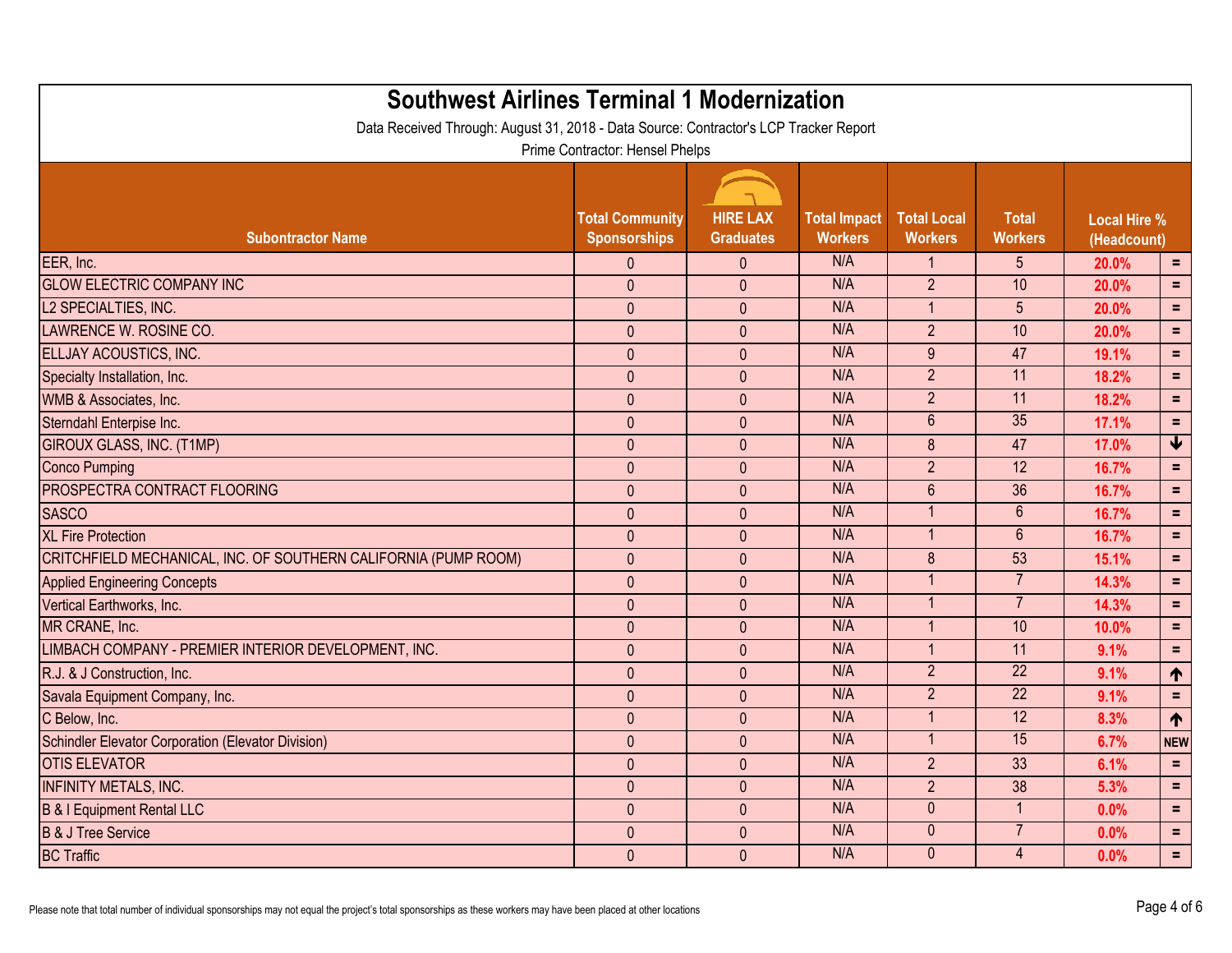| <b>Southwest Airlines Terminal 1 Modernization</b><br>Data Received Through: August 31, 2018 - Data Source: Contractor's LCP Tracker Report |                                               |                                     |                                       |                                      |                                |                                    |            |  |  |
|---------------------------------------------------------------------------------------------------------------------------------------------|-----------------------------------------------|-------------------------------------|---------------------------------------|--------------------------------------|--------------------------------|------------------------------------|------------|--|--|
| Prime Contractor: Hensel Phelps                                                                                                             |                                               |                                     |                                       |                                      |                                |                                    |            |  |  |
| <b>Subontractor Name</b>                                                                                                                    | <b>Total Community</b><br><b>Sponsorships</b> | <b>HIRE LAX</b><br><b>Graduates</b> | <b>Total Impact</b><br><b>Workers</b> | <b>Total Local</b><br><b>Workers</b> | <b>Total</b><br><b>Workers</b> | <b>Local Hire %</b><br>(Headcount) |            |  |  |
| Centerline Concrete Cutting (Cosco)                                                                                                         | $\mathbf{0}$                                  | $\mathbf{0}$                        | N/A                                   | $\mathbf{0}$                         | -1                             | 0.0%                               | $=$        |  |  |
| <b>CONCO PUMPING A</b>                                                                                                                      | $\mathbf{0}$                                  | $\theta$                            | N/A                                   | $\mathbf{0}$                         | 1                              | 0.0%                               | $\equiv$   |  |  |
| CONNOR CONCRETE CUTTING AND CORING                                                                                                          | $\pmb{0}$                                     | $\pmb{0}$                           | N/A                                   | $\mathbf{0}$                         | 11                             | 0.0%                               | $\equiv$   |  |  |
| CONNOR CONCRETE CUTTING AND CORING (Sub to RJ & J Construction)                                                                             | $\mathbf{0}$                                  | $\mathbf{0}$                        | N/A                                   | $\mathbf{0}$                         | 5                              | 0.0%                               | $=$        |  |  |
| CRITCHFIELD MEHCANICAL, INC. OF SOUTHERN CALIFORNIA (SURVEY)                                                                                | $\pmb{0}$                                     | $\mathbf{0}$                        | N/A                                   | $\overline{0}$                       | $\overline{7}$                 | 0.0%                               | $\equiv$   |  |  |
| Davidson Concrete Cutting, Inc.                                                                                                             | $\pmb{0}$                                     | $\mathbf{0}$                        | N/A                                   | $\mathbf{0}$                         | $\overline{1}$                 | 0.0%                               | $\equiv$   |  |  |
| Fine Grade Equipment, Inc.                                                                                                                  | $\pmb{0}$                                     | $\mathbf{0}$                        | N/A                                   | $\mathbf{0}$                         | 19                             | 0.0%                               | $\equiv$   |  |  |
| G&F Concrete Cutting, INC.                                                                                                                  | $\mathbf{0}$                                  | $\mathbf{0}$                        | N/A                                   | $\mathbf{0}$                         | $\overline{1}$                 | 0.0%                               | $=$        |  |  |
| G&G DOOR PRODUCTS, INC.                                                                                                                     | $\mathbf 0$                                   | $\mathbf{0}$                        | N/A                                   | $\mathbf{0}$                         | $6\phantom{1}$                 | 0.0%                               | $\equiv$   |  |  |
| Giroux Glass, Inc.                                                                                                                          | $\mathbf 0$                                   | $\mathbf{0}$                        | N/A                                   | $\mathbf{0}$                         | 3                              | 0.0%                               | $\equiv$   |  |  |
| <b>GONSALVES &amp; SANTUCCI INC. DBA CONCO PUMPING</b>                                                                                      | $\mathbf 0$                                   | $\mathbf{0}$                        | N/A                                   | $\mathbf{0}$                         | $\overline{1}$                 | 0.0%                               | $\equiv$   |  |  |
| Goss Construction Company Inc. (sub to Griffith)                                                                                            | $\mathbf{0}$                                  | $\mathbf{0}$                        | N/A                                   | $\mathbf{0}$                         | 10                             | 0.0%                               | $\equiv$   |  |  |
| <b>GREGG DRILLING &amp; TESTING, INC.</b>                                                                                                   | $\mathbf 0$                                   | $\mathbf{0}$                        | N/A                                   | $\mathbf{0}$                         | $\overline{2}$                 | 0.0%                               | $\equiv$   |  |  |
| Harper's Backhoe Service, Inc. dba Harper Equipment Rental                                                                                  | $\mathbf{0}$                                  | $\mathbf{0}$                        | N/A                                   | $\mathbf{0}$                         | $\overline{2}$                 | 0.0%                               | $\equiv$   |  |  |
| HILL CRANE SERVICE, INC.                                                                                                                    | $\pmb{0}$                                     | $\mathbf{0}$                        | N/A                                   | $\mathbf{0}$                         | 15                             | 0.0%                               | $\equiv$   |  |  |
| <b>INLAND PACIFIC TILE, INC.</b>                                                                                                            | $\pmb{0}$                                     | $\mathbf{0}$                        | N/A                                   | $\mathbf{0}$                         | 5                              | 0.0%                               | $=$        |  |  |
| KARCHER FIRESTOPPING, INC.                                                                                                                  | $\mathbf{0}$                                  | $\mathbf{0}$                        | N/A                                   | $\mathbf{0}$                         | 5                              | 0.0%                               | $\equiv$   |  |  |
| KOPPL PIPELINE SERVICES, INC                                                                                                                | $\mathbf{0}$                                  | $\mathbf{0}$                        | N/A                                   | $\mathbf{0}$                         | 3                              | 0.0%                               | $\equiv$   |  |  |
| MCKEON DOOR WEST, INC.                                                                                                                      | $\pmb{0}$                                     | $\mathbf{0}$                        | N/A                                   | $\mathbf{0}$                         | 9                              | 0.0%                               | $\equiv$   |  |  |
| MORROW-MEADOWS CORP (MAIN ELECTRICAL UPGRADES)                                                                                              | $\mathbf{0}$                                  | $\mathbf{0}$                        | N/A                                   | $\mathbf{0}$                         | $\overline{4}$                 | 0.0%                               | $=$        |  |  |
| MR. CRANE, INC.                                                                                                                             | $\mathbf{0}$                                  | $\mathbf{0}$                        | N/A                                   | $\mathbf{0}$                         | 16                             | 0.0%                               | $=$        |  |  |
| NEWMAN BACKHOE SERVICE, INC.                                                                                                                | $\pmb{0}$                                     | $\mathbf{0}$                        | N/A                                   | $\mathbf{0}$                         | $\overline{4}$                 | 0.0%                               | Ξ          |  |  |
| NOLD'S EQUIPMENT, INC.                                                                                                                      | $\mathbf{0}$                                  | $\mathbf{0}$                        | N/A                                   | $\mathbf{0}$                         | 3                              | 0.0%                               | $\equiv$   |  |  |
| <b>PAVEMENT RECYCLING SYSTEMS, INC.</b>                                                                                                     | $\mathbf 0$                                   | $\mathbf{0}$                        | N/A                                   | $\mathbf{0}$                         | $\overline{4}$                 | 0.0%                               | $=$        |  |  |
| PENHALL COMPANY (CMI)                                                                                                                       | $\overline{0}$                                | $\mathbf{0}$                        | N/A                                   | $\mathbf{0}$                         | $\overline{2}$                 | 0.0%                               | $=$        |  |  |
| <b>PRE-CON PRODUCTS</b>                                                                                                                     | $\mathbf{0}$                                  | $\mathbf{0}$                        | N/A                                   | $\mathbf{0}$                         | $\mathfrak{Z}$                 | 0.0%                               | $=$        |  |  |
| <b>PSSI</b> International Inc.                                                                                                              | $\pmb{0}$                                     | $\mathbf{0}$                        | N/A                                   | $\overline{0}$                       | $\overline{2}$                 | 0.0%                               | $\equiv$ . |  |  |